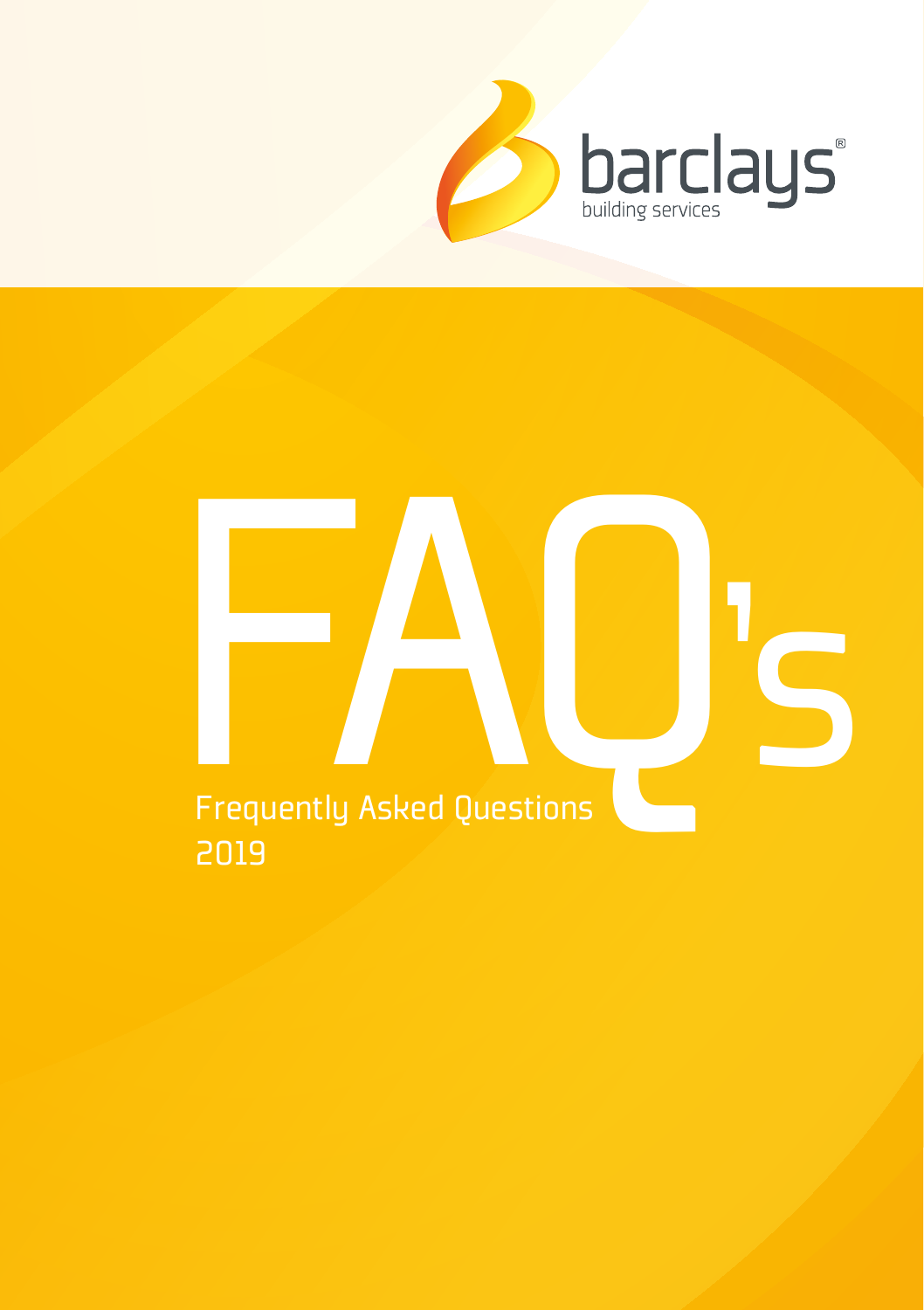### Introduction

Whatever the extent of the damage, for the people involved, it's a stressful experience. We trust that this little booklet will help to answer some of the questions you may have.

### **Contents**

Meet the Team **Emergency Works** Now What? **Flooring Damage Large Loss Fire Claims Excess Questions Maintenance Questions Repair Questions**  $0HgS$ **Customer Satisfaction** 

3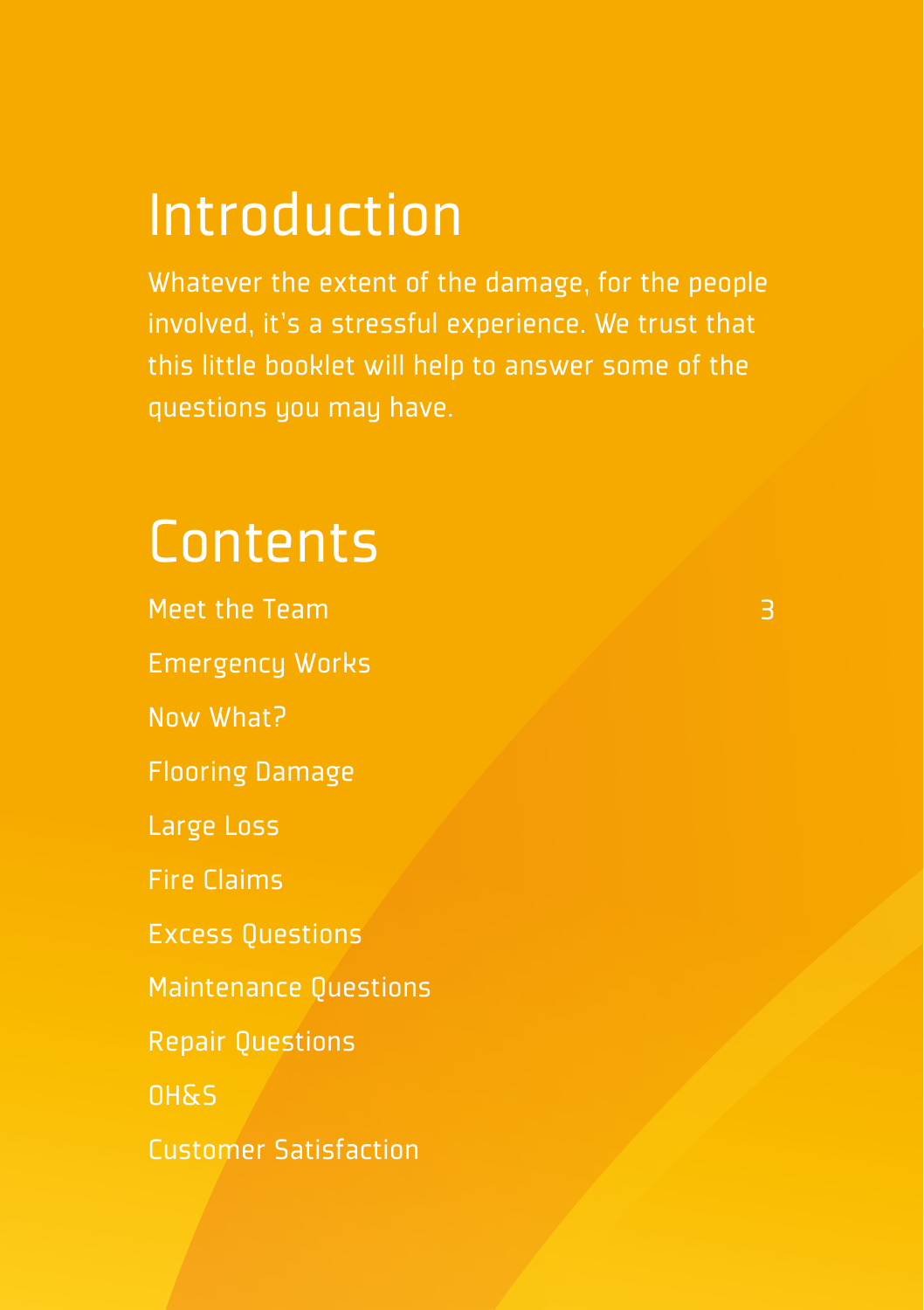# Meet the Team

#### Customer Service Officers [CSO's]

CSO's will handle the initial stages of the claim process, coordinating the property assessment and sending out relevant documentation. They will be your first point of contact until the job is accepted as an active claim and it is then passed onto the Claim's Coordinators.

#### Inspectors / Estimators

Inspectors will attend your property and assess damages, take photos and explain the claim process with you. Estimators will compile the projects scope and create the quotation to suit the damages, ready for submittal to your insurance company.

#### Claims Coordinators

After your job has been accepted as an active claim, the Claims Coordinator will then be your main point of contact up until the repairs have been completed. Their job is to assist in scheduling in the repairs with you and our subcontracted trades to ensure a smooth and efficient process for all parties heylovni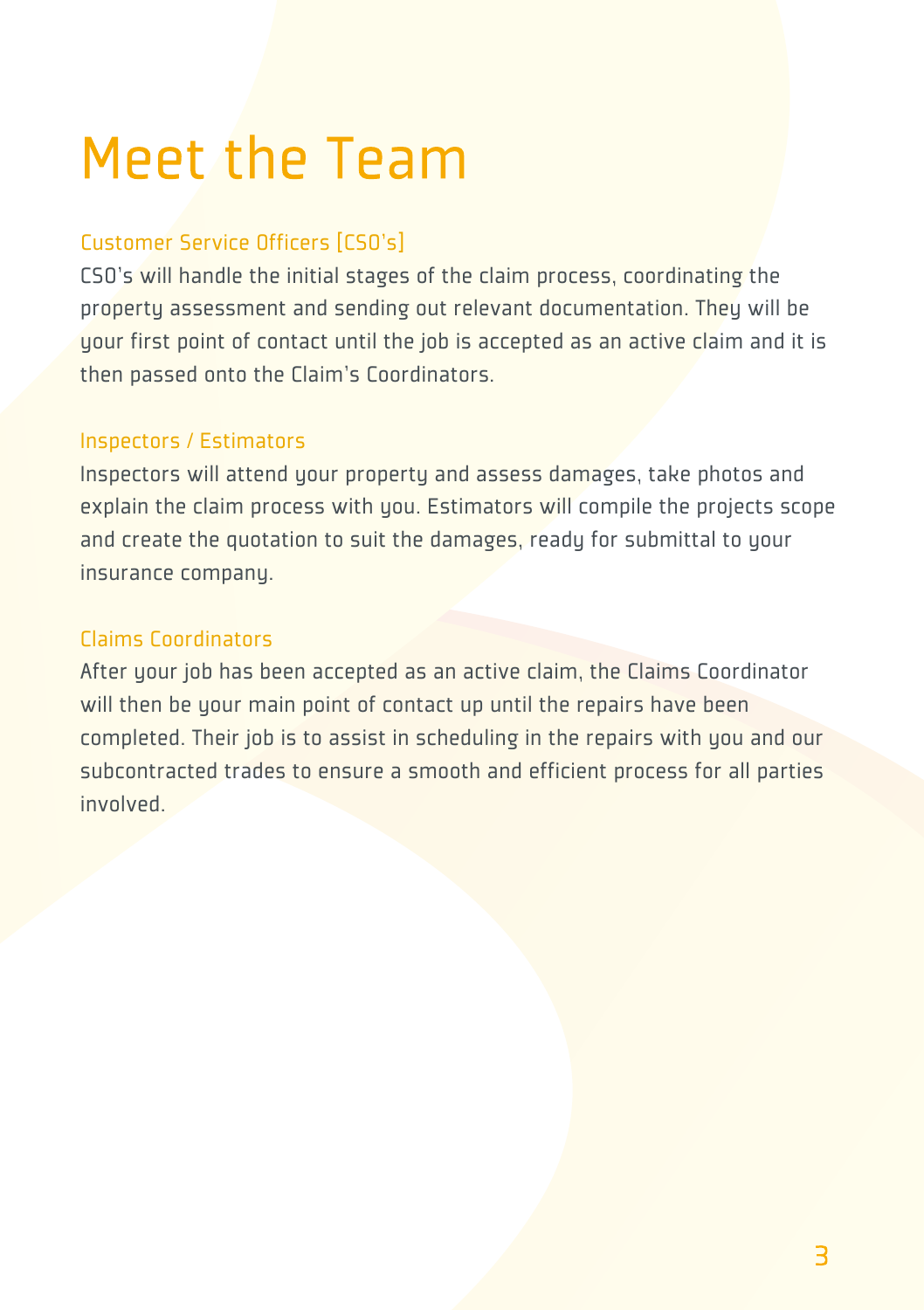# Emergency Works

#### What are the key points I need to be aware of?

- Advise your Insurance Company of any emergency repairs that may be required [e.g. water in the electrics, collapsed ceiling, exposed wires, damaged/leaking water pipe and temporary fencing etc.] Note: Please stay clear of these areas until they can be made safe and secured.
- If you require temporary fencing, you will need to advise our staff if you have a pool or any pets.
- Burst Pipes if you have a burst pipe, it would be best to speak with your insurance to see if your policy covers the repair of the pipe. In  $\frac{1}{2}$  most cases you will need to fix the pipe, Barclays can attend and carry out a make safe for the burst pipe. We would usually cap off the water to the affected area if we can get to the pipe easily. If the leaking/ burst pipe is in a wall or ground then we would need to seek further approvals to excavate this area to access the pipe.
- Damaged structures can be very dangerous, so it's important to listen to emergency services and professionals regarding access and movement around your property.
- If you have had a break in please check urgently to ensure no keys are missing as this may require a change of locks / recoding of keys.
- If a damaged door is to be fixed shut, do you have another means of entrance/exit?
- Ensure lights and electrics are not affected by water. If necessary, turn off water and switch off electrics at the meters.
- If the damages have caused mould growth please inform your insurance company promptly.
- If there are known hazardous materials or asbestos on site, please advise our office promptly.

Note: Blinds & carpets are classified as contents and not building and will be dealt by a separate company that has been organised by your insurance company.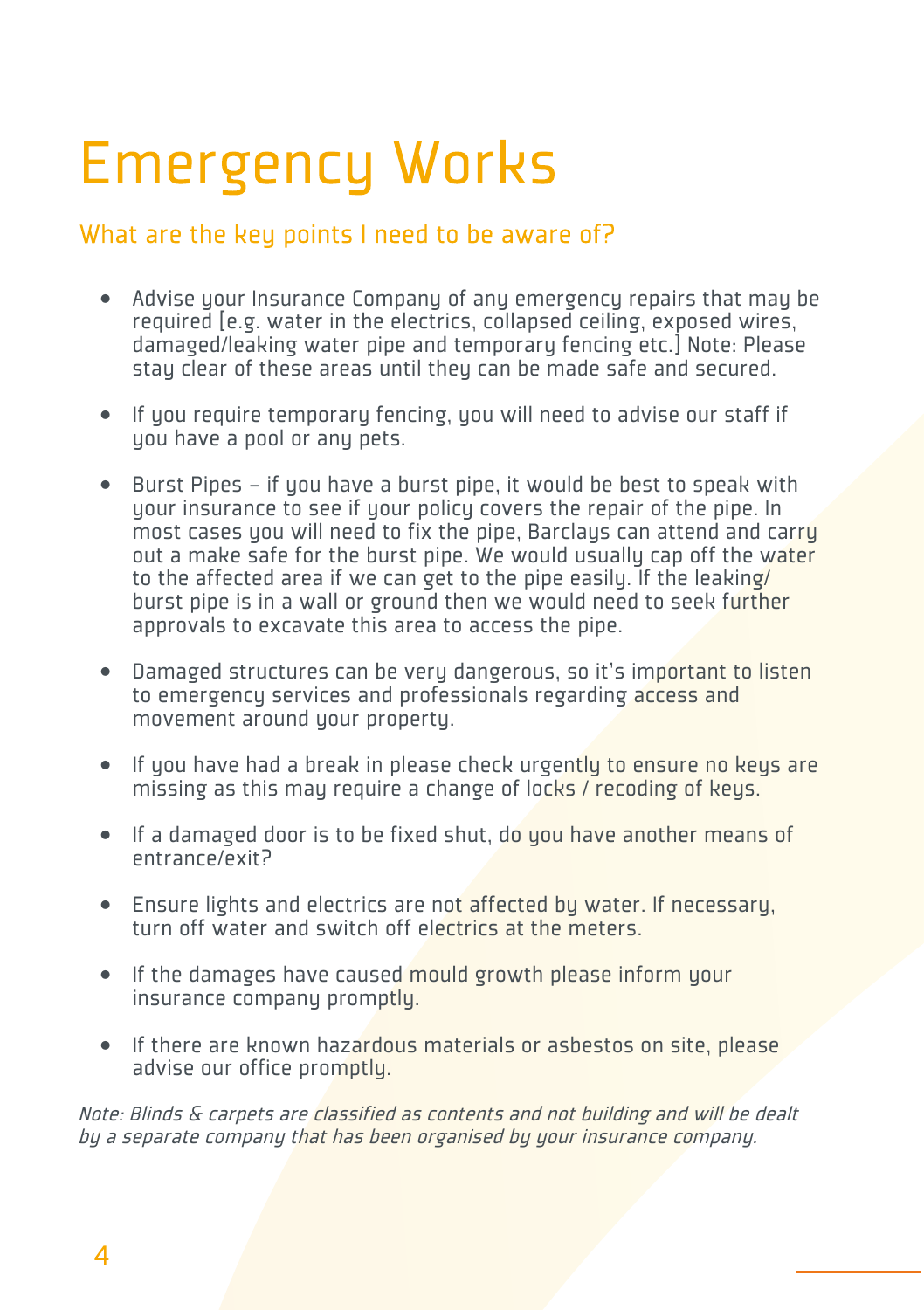Now that we have contacted you to organise a make safe and for our inspector to come and carry out the assessment on the damages, what happens next?

We will submit our quote and report directly to your insurance company and await their further instruction. In some cases, specialist reports maybe required before we can submit our assessment. This is to ensure we have accurate information regarding the cause of damage for your claim. If this is required, the inspector will advise you of this at the time of attendance.

Once your insurance company has reviewed your claim they will provide us with the authority to proceed. We will call you and send documents relating to the claim and we will explain what we require prior to works commencing. You will receive a Scope of Works (SOW's) that outlines the repairs that Barclays have been authorised to carry out. If there are any maintenance related issues, you will need to complete these before we can proceed and we will need to receive any policy excess relating to the claim.

Once all requested documents and excess have been received the job will be transferred on to the Claims Team to be activated and the works can be scheduled in with the appropriate trades.

Upon completion of works a Completion Certificate needs to be signed and returned in order to close your file, we appreciate the prompt return of this document.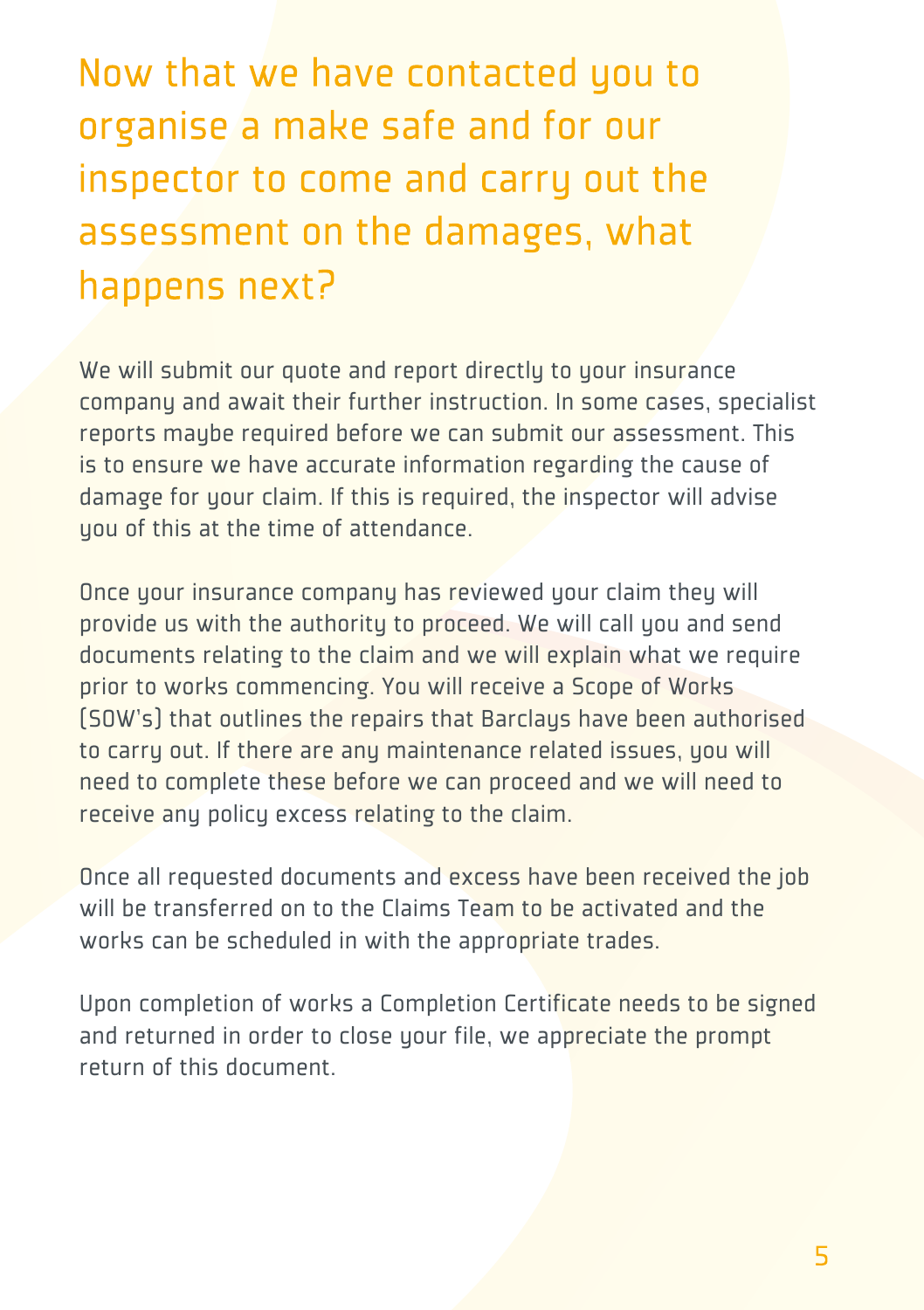# Flooring Damage

#### How long will flooring repairs take?

There are several factors which are taken into consideration with how long repairs will take:

- If the product selected is available:
- Moisture Levels of walls and/or slab;
- Temporary accommodation availability if required.

Each factor has a different time frame and each can be discussed by contacting our Claims Department, who will be able to provide full details on works being commenced.

#### Do I need to vacate the property?

Temporary accommodation is only required in circumstances where the floor is not able to be walked on or we are using machinery to remove materials and/or sealants have a strong odour.

Note: If your flooring is laminate flooring you will not be required to vacate the property

#### Who's moving the contents and where will it be stored?

Any personal effects, pictures, knick knacks etc, will need to relocated to an appropriate area by the person residing in the house. If furniture removal is approved by insurance company, our removalists will move furniture out of the damaged area and place in rooms that have the space.

#### How much flooring will be replaced?

We will only replace damaged area of flooring up to the closest architectural break.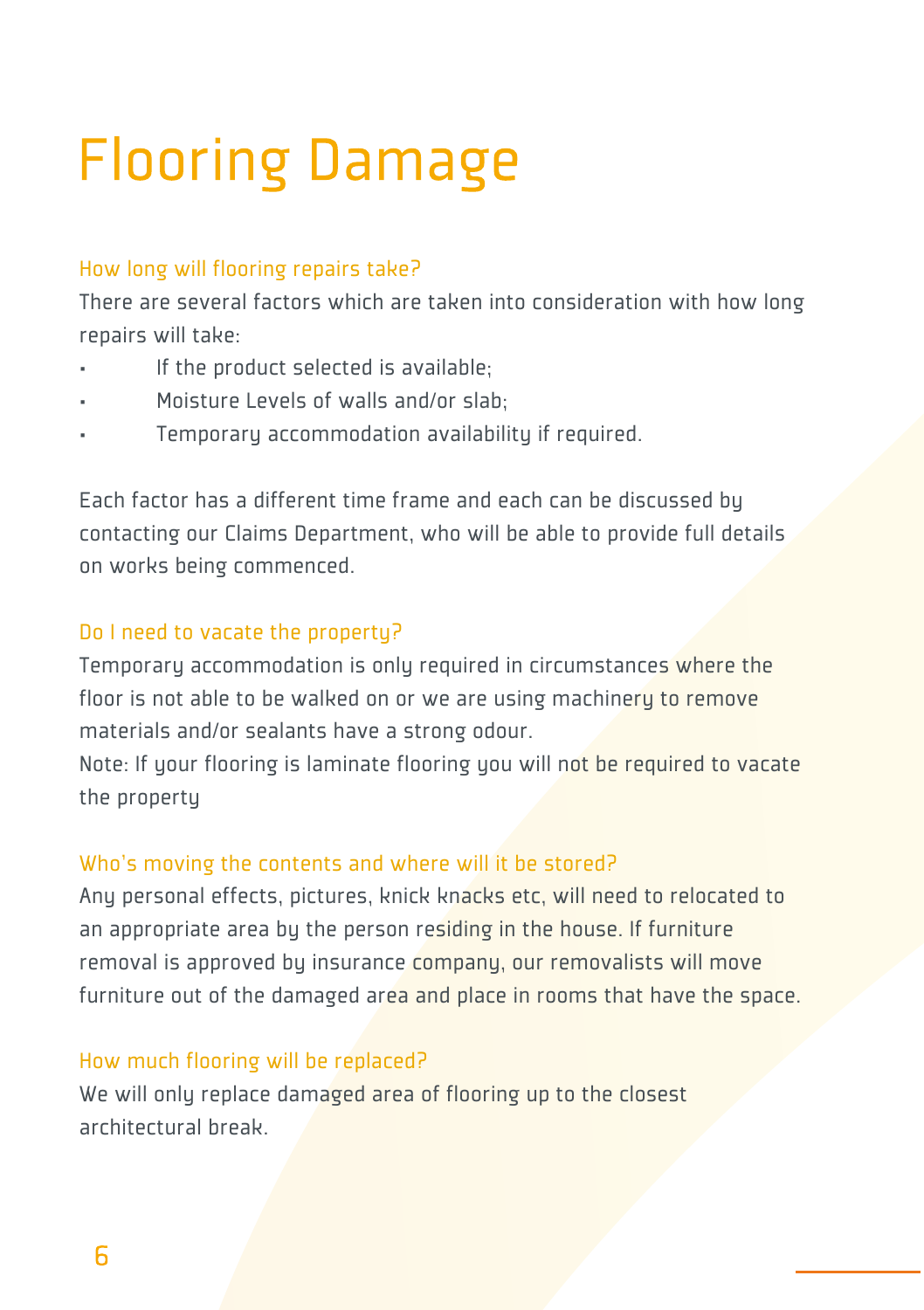# Flooring Damage, CONT...

#### What happens if there isn't a match on the flooring aesthetics I currently have?

If your floor pattern, colour or style is no longer available, we match to existing as close as possible. Any other concerns with the difference in flooring needs to be discussed with insurance company.

#### What if there is accidental damage caused by the trades?

Trades take photos before and after their repairs for comparison and insurance purposes. If there is any accidental damage caused, the trades will attend to carry out repairs to rectify the damage. If damage is caused due to the repairs, they will complete a quote which will be sent through to insurance company for approval.

#### What if there is damage to surrounding surfaces?

If there is any damage to surrounding surfaces, we will request photos of this and send a quote through to your insurance company to approve and carry out repairs.

#### Can I upgrade the flooring from the existing?

Yes, this can be discussed with the floor installer and you will be required to pay any additional costs to them directly for the variation.

#### Can I enter the property when flooring repair are being carried out?

No, once flooring repairs start you will not be able to enter the property. This is a safety issue and also can damage new floor being installed.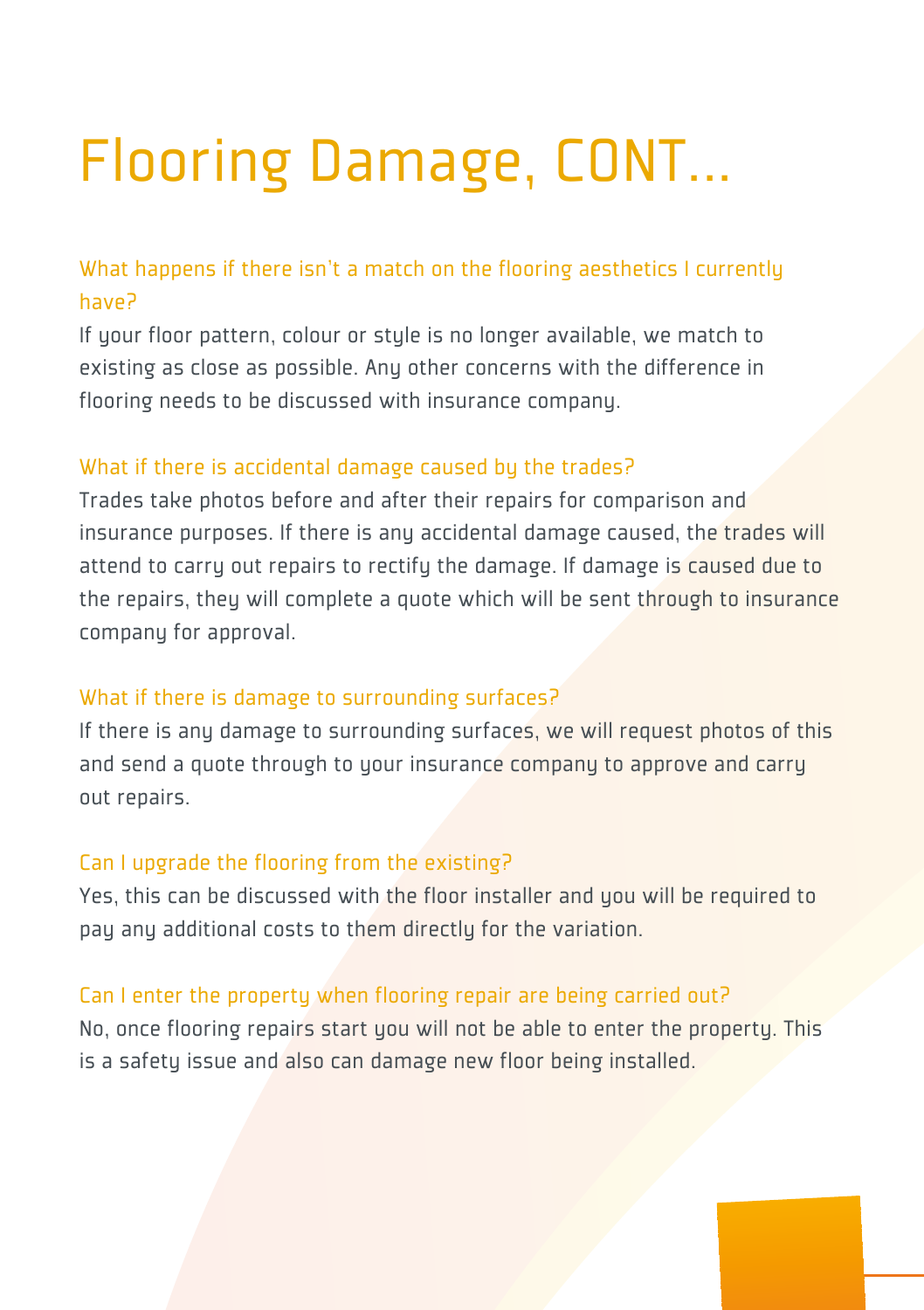# Large Loss & Major Works

The Large Loss Team is highly skilled to ensure that all Major Works or Complex Claims are cared for as traditionally these projects require more time, attentionto-detail and expert management.

The team specialise in complete re-builds and major renovations to residential and commercial sites that have been severely damaged by the likes of Major fire, flood or impact.

Some of the most notable works our Large Loss Department has been responsible for is the major re-construction to our HIA Award Nominated house in Yallingup!

We are proud of the work we do and eager to take on any new projects; be that, repairs, maintenance, renovations or complete new designs and builds. Yes, we do renovations and extensions for residential and commercial builds also!

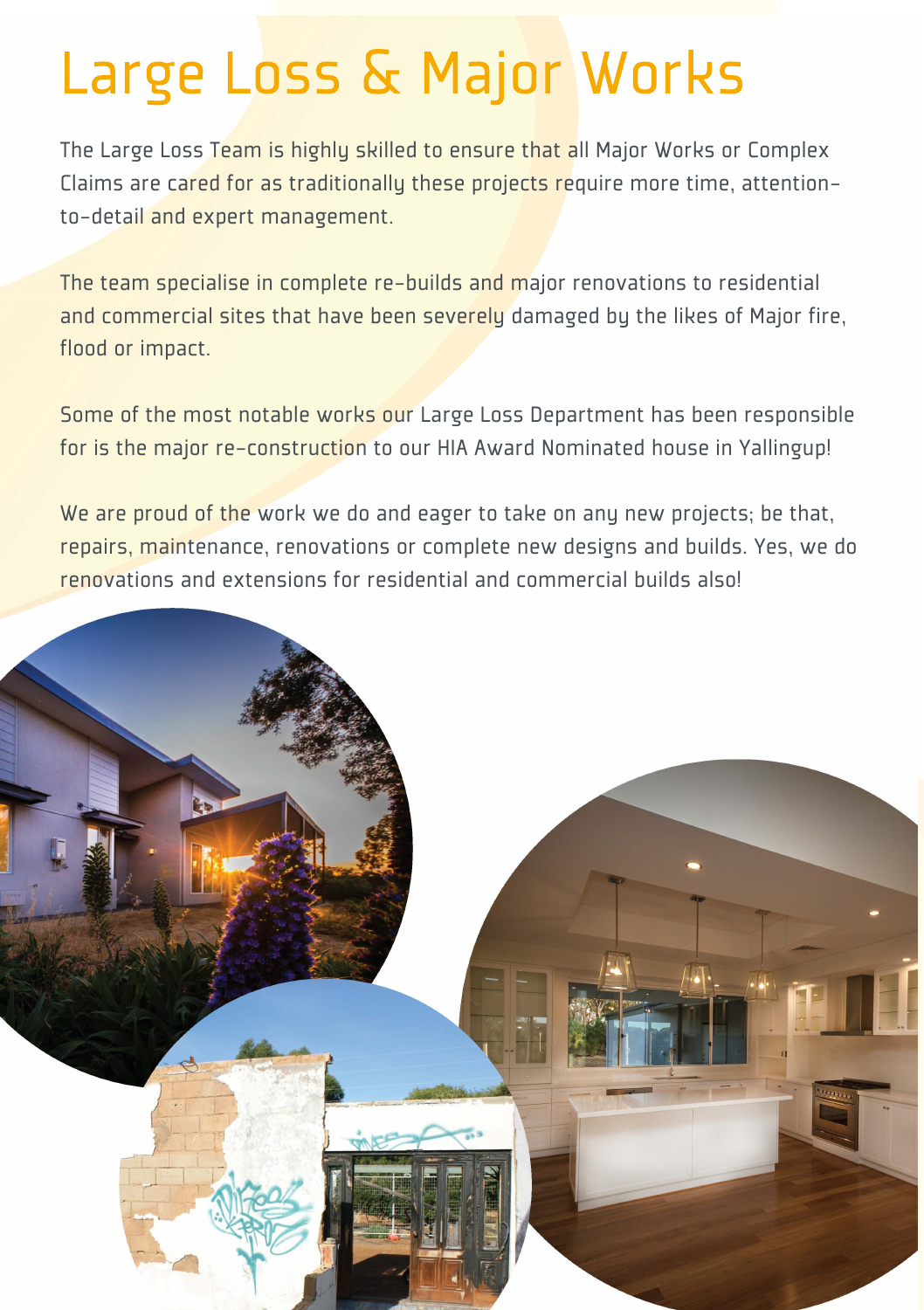# *<u>Sire Claims</u>*

#### What are the key points to be aware of

- Sollow all advice from the Xre Department and your Insurance company;
- Ance the all clear is given by the Xre Department, identify all damaged areas and itemise damaged contents ready to advise your Insurance company

#### Things we need to know:

- : ShWkag Yaf S`k bZafae kag US` boahMVI
- 1 ZSf daa\_e SdMSXXWLMV1 ;e [f e\_ a] Wa` k VS\_SYWad US` kag eWefdgUfgdS^! Tg[V[YVS\_SYVe1
- $\bullet$  :e kaqddaaXf $\uparrow$  adf $\uparrow$ W1
- Te kaad bobb Wark S en Y Wad a filo Wefad WK Tar V1
- :e kagdbdabVdfk VagTWTdUJ adTdUJ hWWd1
- :e kaqddaaXadXb\_ [YVS\_SYW1
- : ShWS`k UWF Ye Ua^SbeW1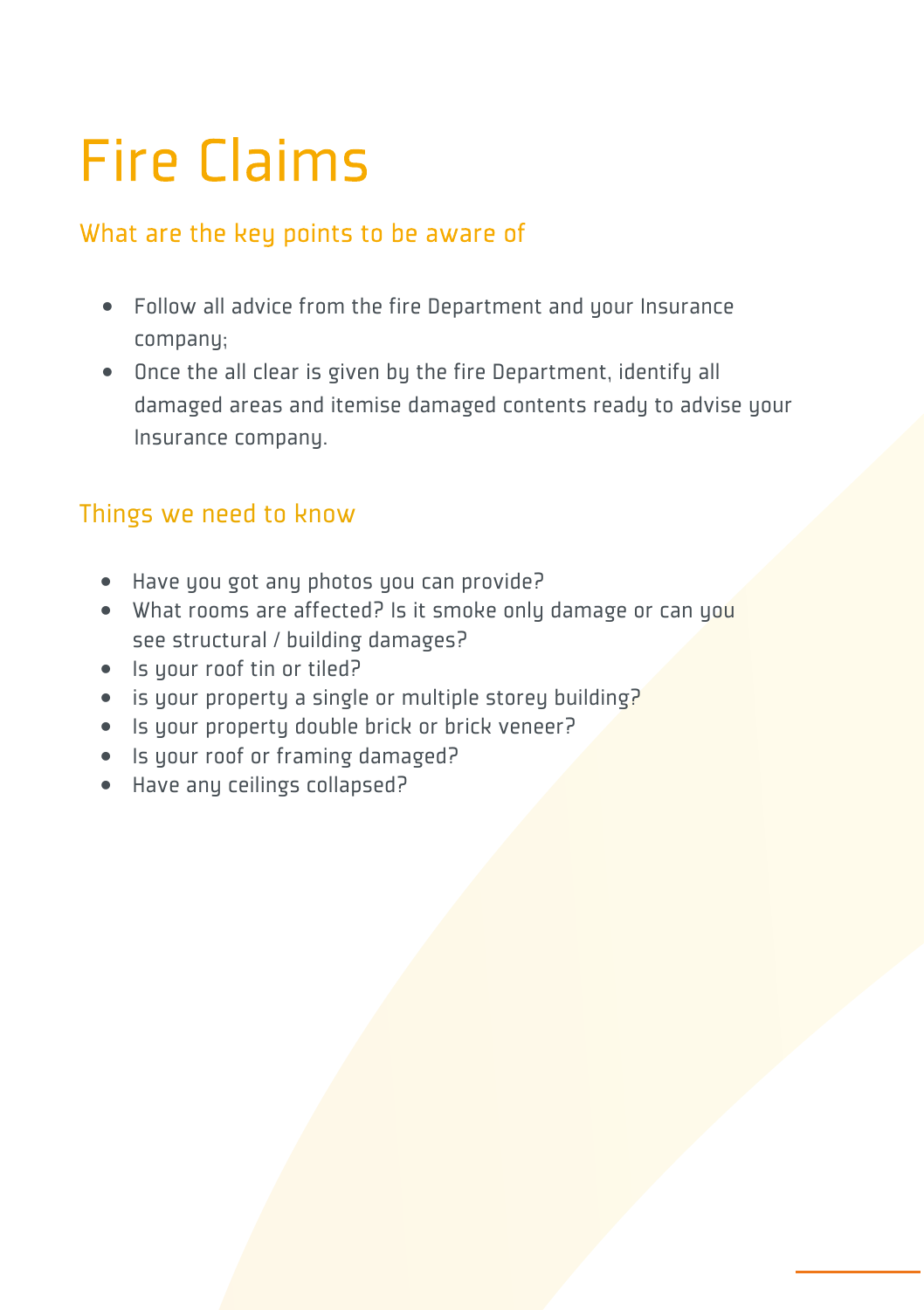### Excess Questions

#### Why do I need to pay an excess?

Depending on your Insurance policy, an excess payment may be applicable. If Barclays are awarded repairs your excess will need to be paid prior to works commencing.

How do I pay my excess?

If Barclays Building Services is handling your claim, there are several ways that you can pay your excess with Barclays Building Services.

Either via;

- 1. Credit card please phone our office on (08) 9406 4800 and we can take your details and process the payment over the phone:
- 2. Cheque you can post a cheque or money order, made out to Barclays Building Services (WA) Ptu Ltd to PO Box 1772 Wangara DC WA 6947:
- 3. Bank Transfer you can pay online using the following details:

 BSB: 306 113 Account: 5454368 Account Name: Barclaus Building Services (WA) Ptu Ltd

Please quote your job reference number if you choose to pay by bank transfer, as this will make it easier for us to link the funds to your claim and will minimise delaus.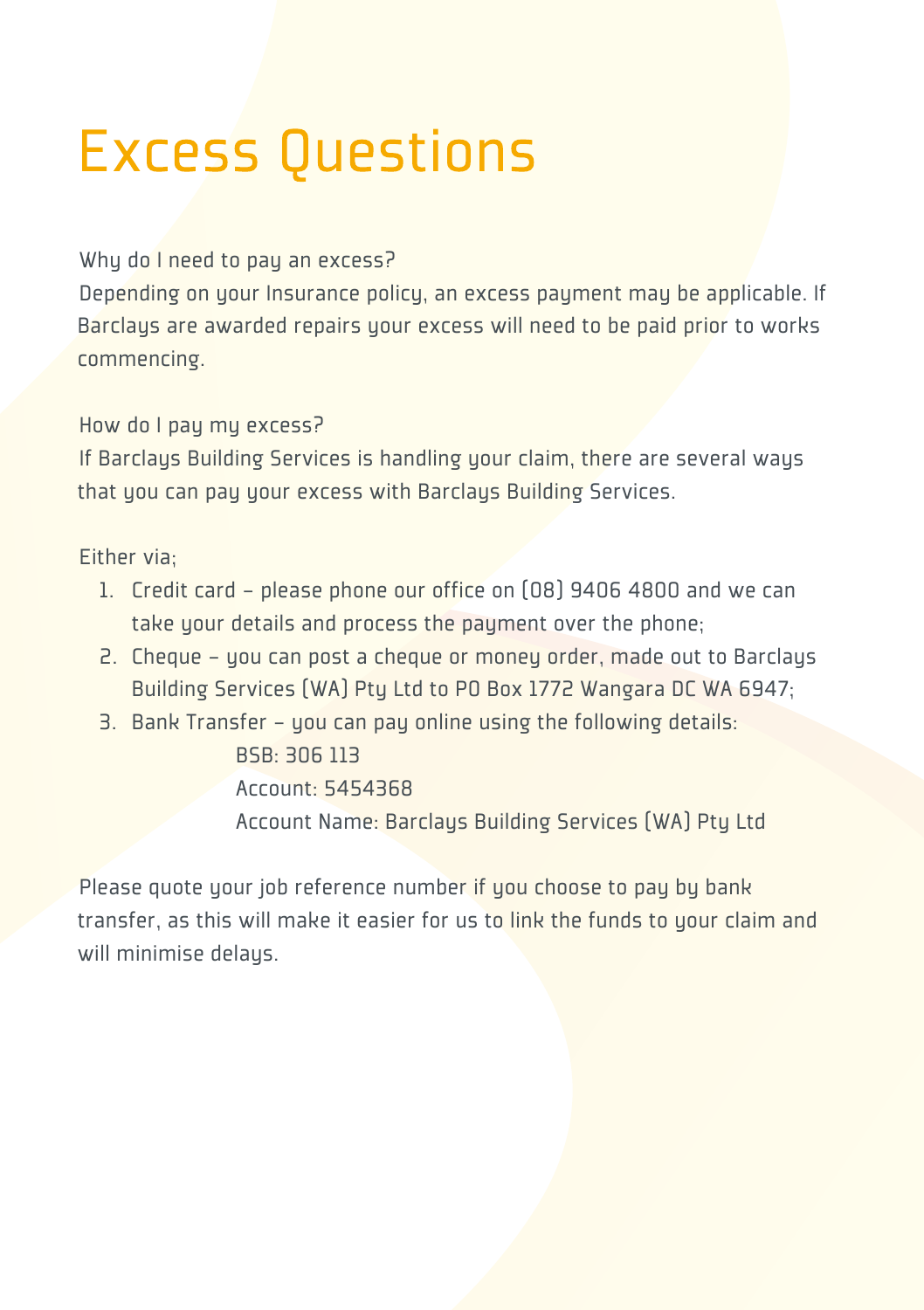# Maintenance Questions

#### What is Maintenance?

These repairs relate to general property upkeep that normally would need to be carried out in order to uphold your property's condition.

Why do I (As the Policy Holder) have to carry out the required Maintenance?

As per your Insurance policy, maintenance is not covered under your Insurance claim – this is the responsibility of the home owner. Maintenance work is required to be completed prior to Barclays commencing any insurance related repairs as this maintenance will prevent the same event occurring in the future.

Does my Maintenance need to be carried out by a Qualified Tradesman?

Barclays highly recommends Qualified Trades in the relevant field to carry out the maintenance works to ensure all works are to current Building Codes and Australian Standards. Barclays and your insurance company will require a receipt or certificate as proof that the maintenance works have been completed prior to initiating the claims repairs.

How do I notifu Barclaus Building Services that I have completed the required Maintenance?

Included in the documentation you receive to advise you that maintenance is required; is a Completion of Maintenance Form. To confirm completion of your maintenance, fill this form out and return to our office via email (either scanning or bu taking a photo) or in the Reply-Paid envelope supplied and posted to; PO Box 1772 Wangara DC WA 6947

1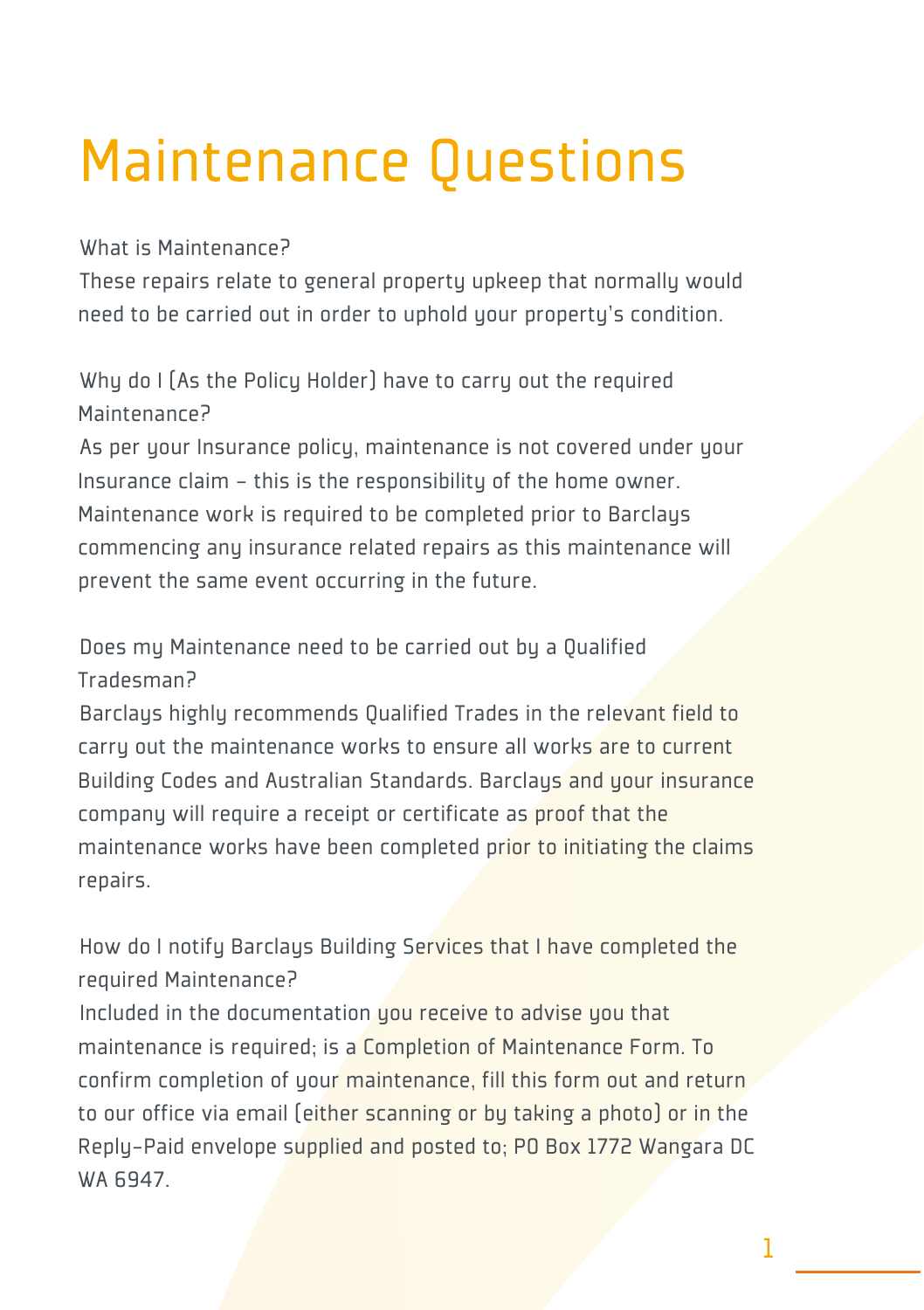# Repair Questions

Can I change the colour of mu ceiling/wall?

Yes: however, additional costs may apply as our quote is for one coat of sealer and one coat of paint to match existing. Any additional coats of paint would be at the insured's cost.In addition, you will be required to sign a Material Variation Form.

Will I need to pay for anything?

No, your insurance company covers a replacement like for like or the next closest match if the product is discontinued.

Note: Maintenance costs are not coverable under your insurance claim.

#### How long will the repairs take?

We set a minimum 6-week term; however, each claim is different and times may vary depending on the simplicity or complexity of the project.

Note: If your property is affected by moisture then your claim process will be elongated due to building requirements.

#### How soon can repairs start?

Once the excess [and upgrade costs, if applicable] is collected and your maintenance has been completed, your claim will be transferred on to our Claim's Team who will initiate the repair stages. Trades will contact you within 48-hours to book a site attendance to measure and/or start the repairs.

Note: If we need to order materials, this may take up to 6 weeks to be delivered depending on the type products.

Will the trades contact me before coming to the property? Yes; however, if you have arranged for a lock box to be on site then they will not contact you unless this is requested in writing.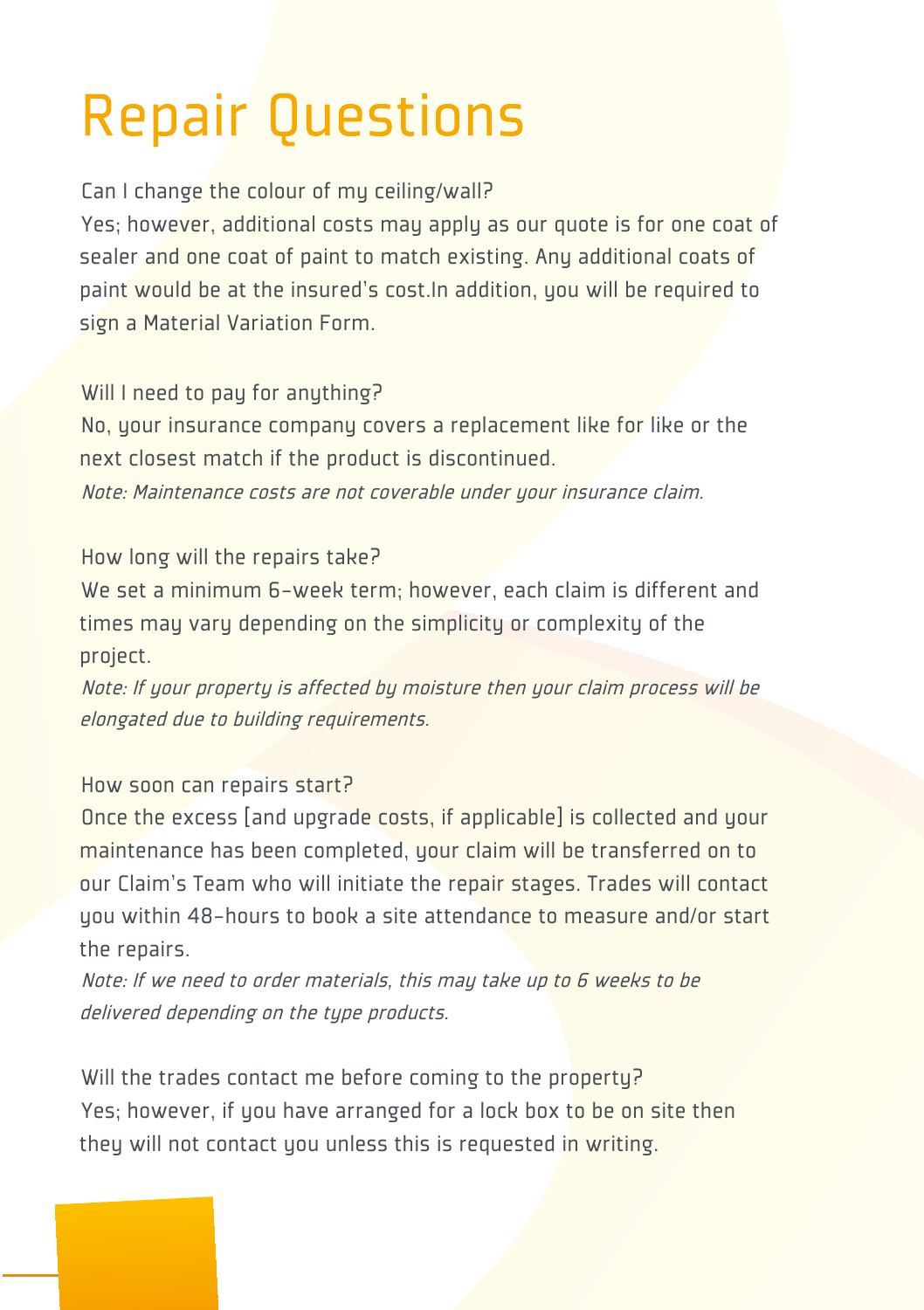# Repair Questions, CONT...

Why has the claim taken so long to be made active? Depending on the complexity and specifics of the damage, there may be certain processes and mandatory information required that we must complu with [e.g. Specialist report]. Depending on your insurance company, this may delay the activity of your claim. We will endeavour to fast-track all claims to the best of our abilitu and encourage you to contact the office if you have any concerns regarding your claim's timeline.

Can I have a change of materials or upgraded products? Yes; however, additional costs may apply as our quote is matching existing products like for like therefore any additional costs will be incurred by the insured. In addition, you will be required to sign a Material Variation Form.

Note: The modification of one item may affect others. If this is the case, you will also need to pay for these additional items [E.g. If you request a different basin, the vanity/bench top may need to be replaced to suit].

If there are issues after the repairs, am I still covered? It is unusual to have issues after repairs, however if you do notice any anomalies please contact our office promptly with details of your concern.

Do I need to be home during the repairs?

.

Yes; the only exceptions being when there is asbestos in your home, trades are replacing your flooring or large loss claims for which your insurance company will provide alternative accommodation. Note: Majority of our trades are subcontracted so all communication must come direct to your Claim Coordinator so we can action promptly and update your insurance company. If you advise the trade, this may not get passed onto our office staff and may cause delays or miscommunication.

13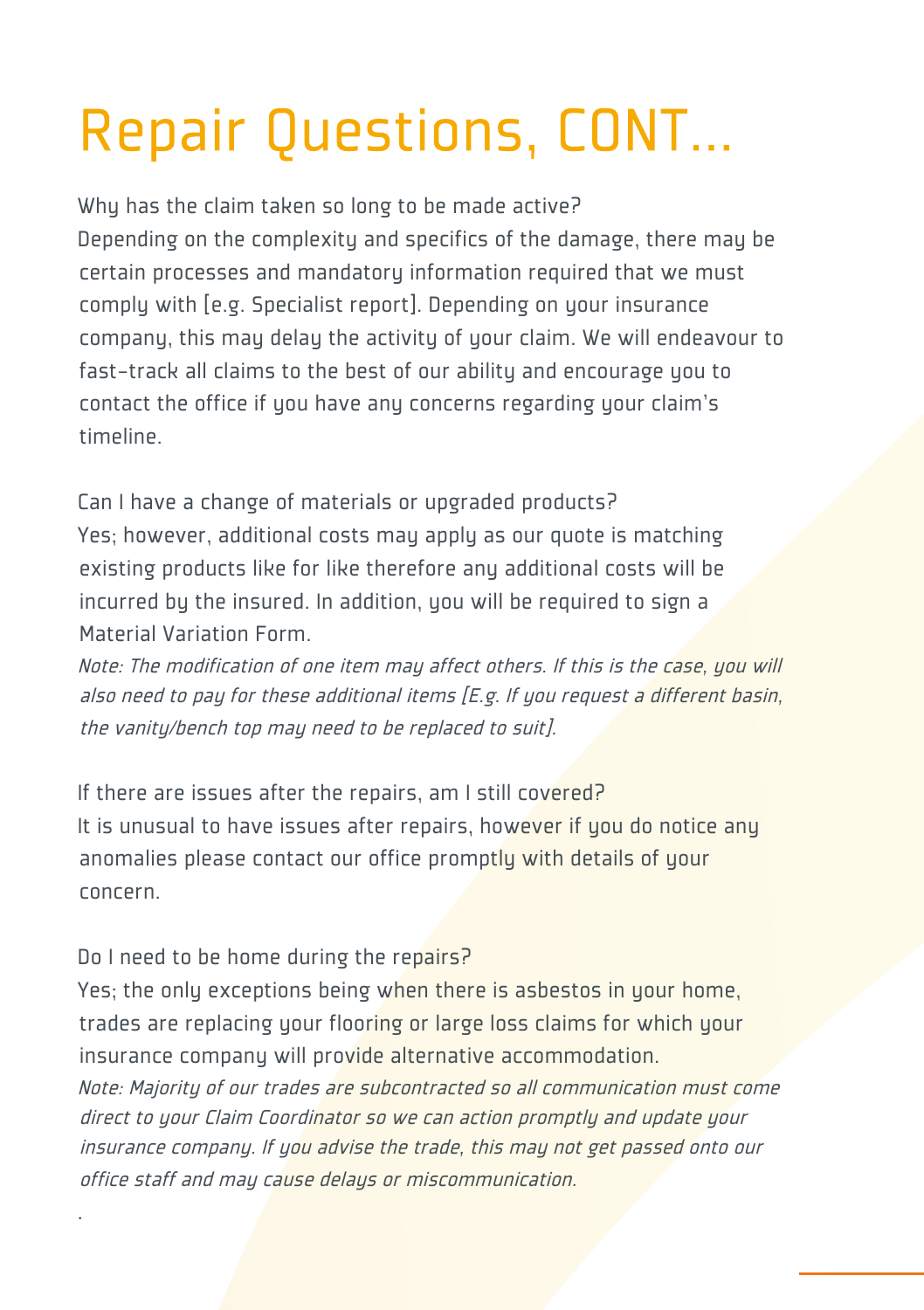### OH&S

It is strongly advised to remove all contents and furnishings away from the affected areas as trades are required to move and work freely around these areas in a safe manner.

Please be advised, in some situations, the power to your property may be disconnected in order to facilitate repairs. If you have items that require power you may need to make alternative arrangements to sustain your facilities [e.g. Alarm system, fish tank/aquariums, fridge/freezers, external sheds etc].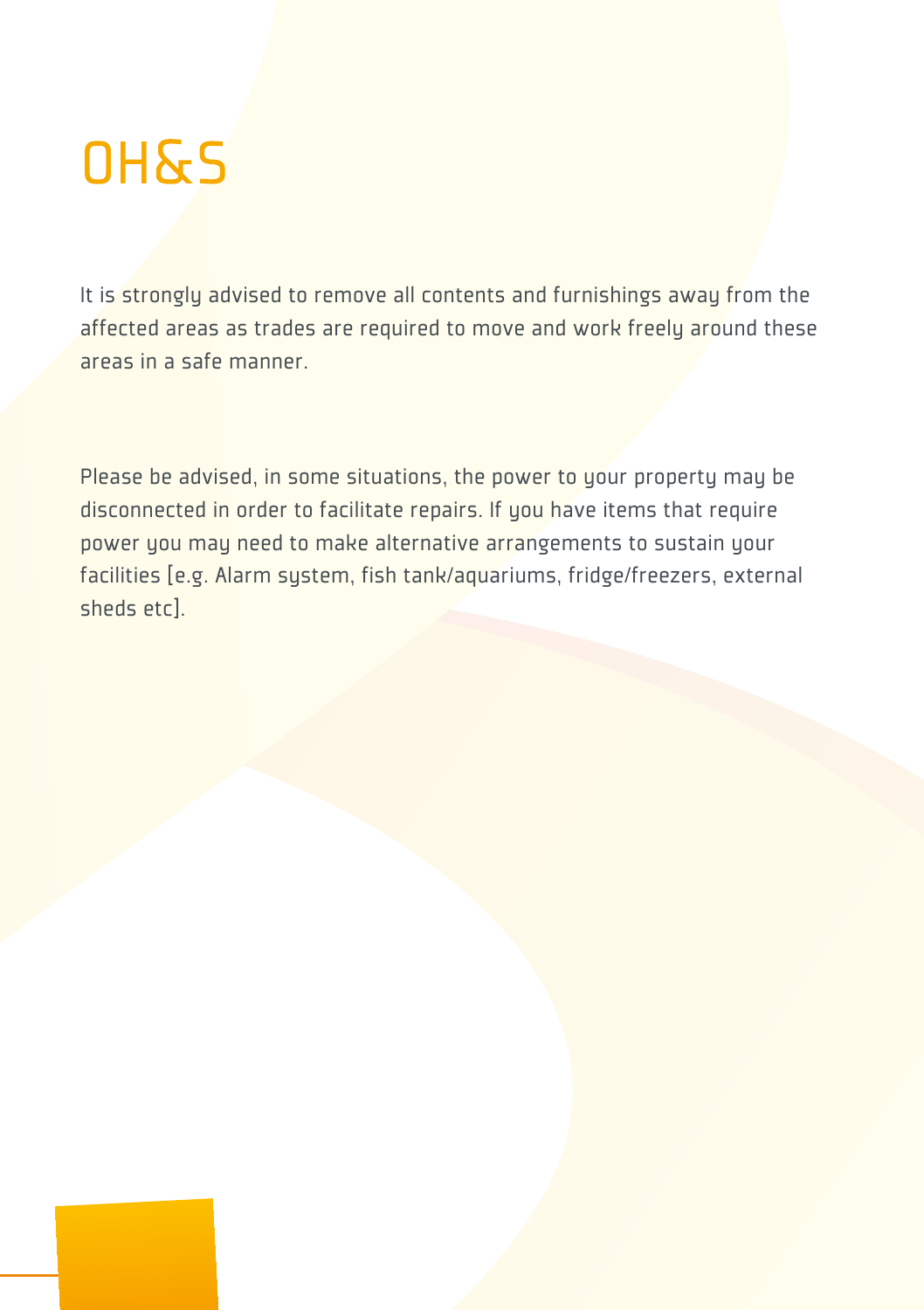### Customer Satisfaction

We take pride in our expertise, meeting and often exceeding client expectations as a result of our responsiveness, reliability, competence, and exceptional quality delivery. It is our responsibility to manage the claim repair process and to ensure that you are satisfied with the quality of the repair work you have received.

Upon completion of the works the Claims Coordinator conducts a final courtesy call to confirm the repairs were completed as per the Scope of Works and to your satisfaction. To formally confirm your satisfaction and a necessity to close the claim with your insurance company, you will need to complete the Certificate of Completion, please fill out the form here:

https://www.bbsaustralia.com.au/services/completion-certificate/

| <b>Certificate of Completion</b>                                                                         |                       |
|----------------------------------------------------------------------------------------------------------|-----------------------|
| In order to swiftly finalise your insurance claims, simply sign and return this form in the reply paid   |                       |
|                                                                                                          |                       |
|                                                                                                          |                       |
|                                                                                                          |                       |
| envelope provided once the work required has been completed.                                             |                       |
|                                                                                                          |                       |
| Insurance Ref Number:                                                                                    |                       |
|                                                                                                          |                       |
| Claim / Policy Number:                                                                                   |                       |
| Our Reference Number:                                                                                    |                       |
| I / we would like to confirm that the works to my / our property, as instructed by our insurance company |                       |
| Client Name:                                                                                             |                       |
| Property Address: -                                                                                      |                       |
| has been completed by Barclays Building Services Pty Ltd.                                                |                       |
|                                                                                                          |                       |
| Signed:                                                                                                  |                       |
|                                                                                                          |                       |
| Date: $-$<br>Signed: -                                                                                   | (tick applicable box) |
|                                                                                                          |                       |
|                                                                                                          | Excellent             |
|                                                                                                          | Very Good<br>Good     |
| Average<br>Poor                                                                                          |                       |
|                                                                                                          |                       |
| mer Satisfaction Feedback report                                                                         |                       |